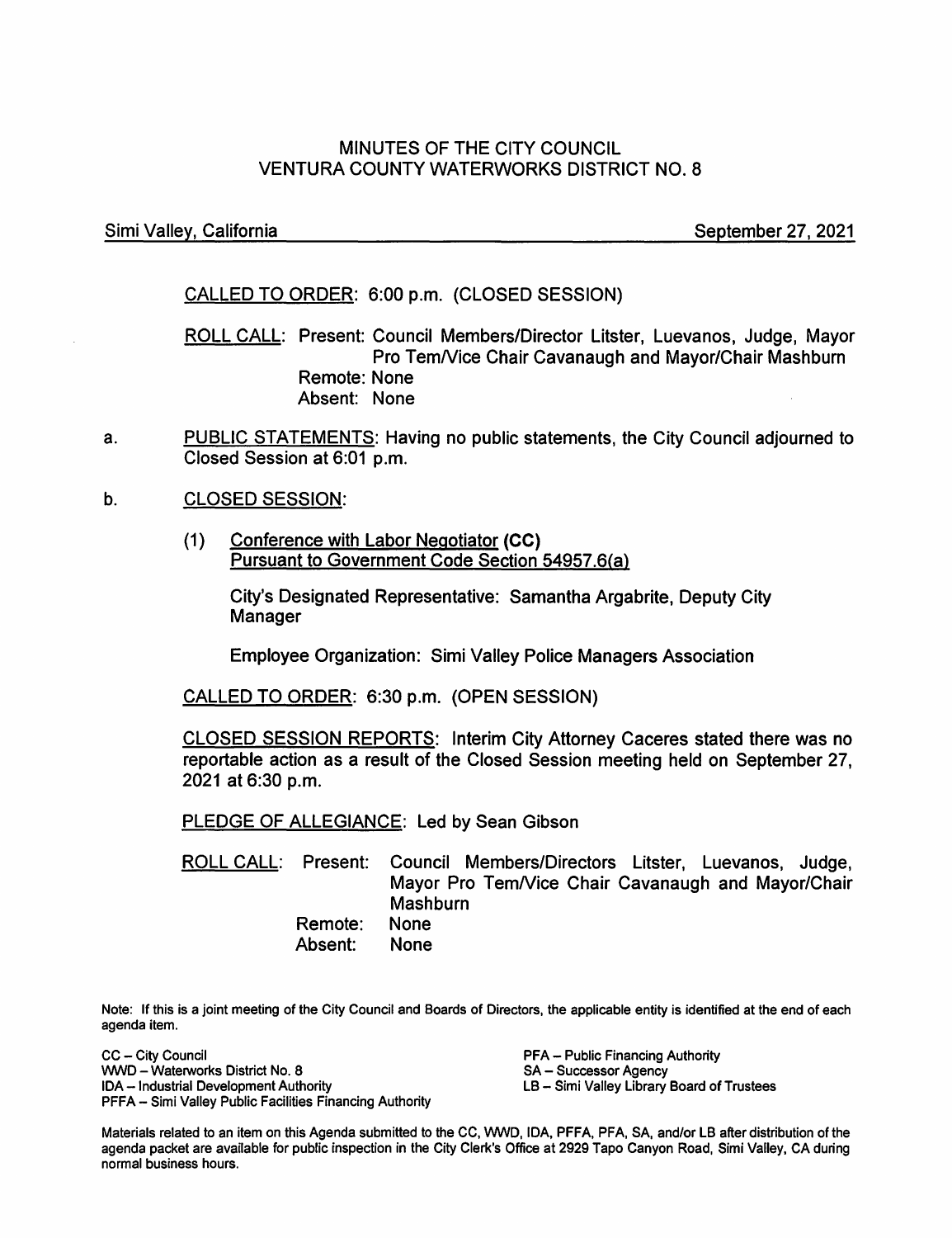- 1. AGENDA REVIEW: City Manager Gabler stated that there is a Supplemental for Agenda Item 7C.
- 1A. ACTION: Council Member/Director Litster moved that all resolutions and ordinances presented tonight be read in title only and all further reading be waived. Council Member/Director Luevanos seconded the motion. **(CC/WWD)**

ROLL CALL

AYES: NAYS: ABSENT: ABSTAIN: Council Members/Directors Litster, Luevanos, Judge, Mayor Pro TemNice-Chair Pro Tern Cavanaugh and Mayor/Chair Mashburn None None None

1B. It is the policy of the City Council that upon reaching 11:30 p.m., the City Council will not address any new agenda items. Should the City Council continue to address an in-progress agenda item past 12:00 midnight, the following motion is in order.

> MOTION: Move that the City Council meeting tonight may extend beyond the midnight deadline to conclude the agenda (Section 2-1.106 SVMC).

- 1C. DECLARATION OF CONFLICT: None
- 1D. CERTIFICATES/HONORARY RESOLUTIONS/PROCLAMATIONS:
	- (1) A proclamation declaring the month of October2021 as Stop Bullying Month **(CC)**

Community Services Coordinator Kristin Tignac read the proclamation declaring the month of October 2021 as Stop Bullying Month.

- 2. PUBLIC STATEMENTS ON APPOINTMENTS, SPECIAL PRESENTATIONS AND INFORMATIONAL REPORTS: None
- 3. APPOINTMENTS/SPECIAL PRESENTATIONS AND INFORMATIONAL REPORTS:
- 3A. APPOINTMENTS:
	- (1) Appointment of two Youth Council members {CC)

ACTION: Council Member/Director Luevanos moved to approve, and the Mayor appoint, Michelle Sanchez and Gracie Kim to the Simi Valley Youth Council as the Apollo High School and Hillside Middle School representatives to serve the remainder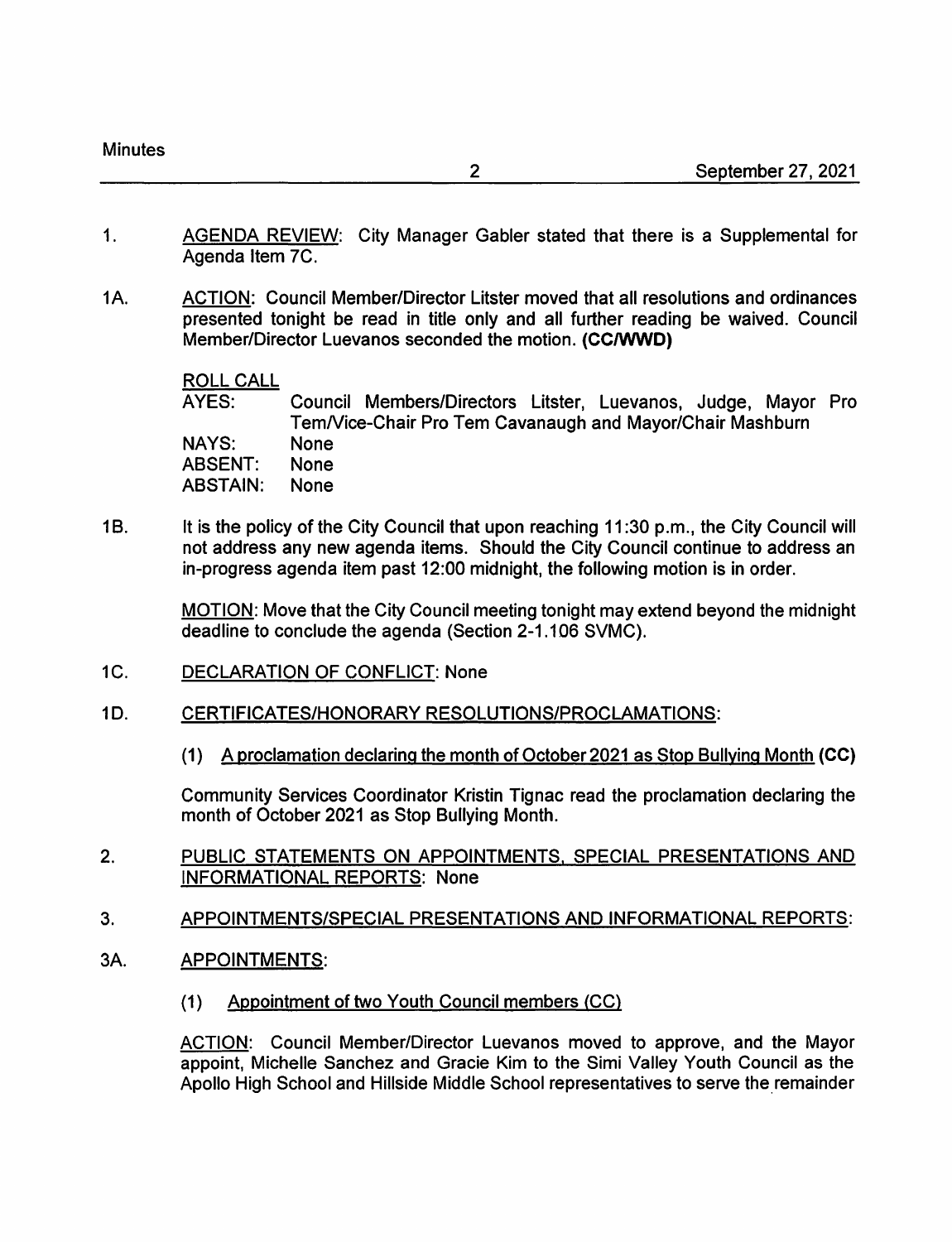of the unexpired one-year term on the Simi Valley Youth Council, commencing on September 28, 2021, and concluding on June 30, 2022. Mayor Pro Tem/Vice-Chair Cavanaugh seconded the motion.

#### ROLL CALL

AYES: NAYS: ABSENT: ABSTAIN: Council Members/Directors Litster, Luevanos, Judge, Mayor Pro TemNice-Chair Cavanaugh and Mayor/Chair Mashburn None None None

- 38. SPECIAL PRESENTATIONS: None
- 3C. INFORMATIONAL REPORTS:
	- (1) Youth Council informational report **(CC)**

Rahul Naveen provided an informational report on behalf of the Youth Council.

4. PUBLIC HEARINGS:

# 6:50 P.M. TIME SPECIFIC AGENDA ITEM 4A (Per Election Code Section 21627.1)

4A. First public hearing on the redistricting process and to receive input from the public for the redrawing of election district boundaries {Blanco/Caceres) **(CC)** 

> Mayor Mashburn opened the public hearing at 6:50 p.m. There being no public testimony Mayor Mashburn closed the public hearing at 7:18 p.m.

ACTION: It was by consensus of the City Council to receive and file the report.

ROLL CALL

AYES: Council Members/Directors Litster, Luevanos, Judge, Mayor Pro TemNice-Chair Cavanaugh and Mayor/Chair Mashburn

NAYS: None

ABSENT: None

ABSTAIN: None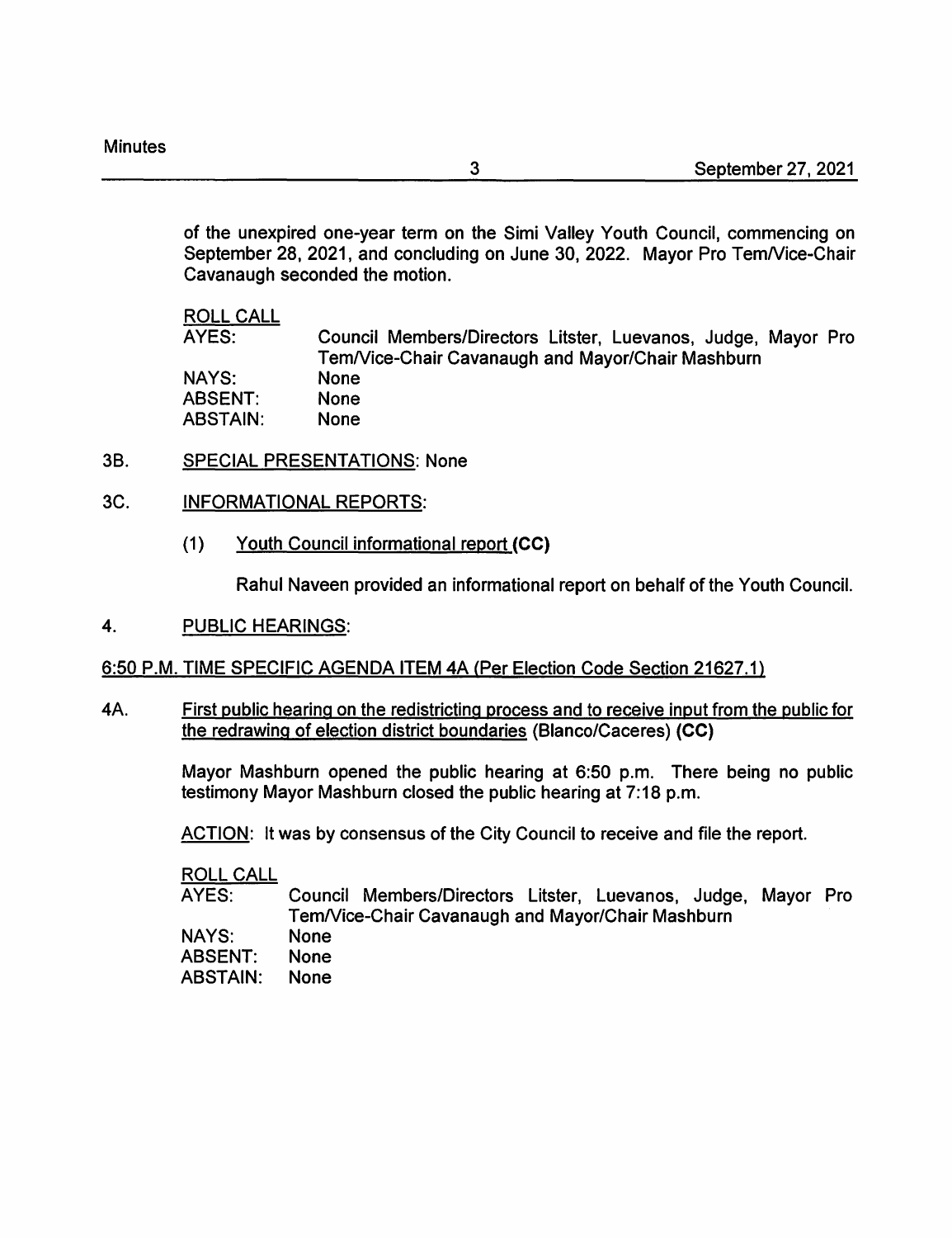48. A public hearing to consider City-initiated Simi Valley Municipal Code amendments (Z-S-2021-0006) to revise portions of Title 9 to establish regulations for outdoor dining standards for restaurants pertaining to setbacks, landscaping and parking requirements, a determination that the amendments are exempt from the California Environmental Quality Act; introduction of an ordinance, and adoption of a resolution (Perros) **(CC)** 

> Ordinance No. 1327 -AN ORDINANCE OF THE CITY COUNCIL OF THE CITY OF SIMI VALLEY FOR Z-S-2021-0006 AMENDING PORTIONS OF TITLE 9 OF THE SIMI VALLEY MUNICIPAL CODE TO ESTABLISH REGULATIONS FOR OUTDOOR DINING STANDARDS FOR RESTAURANTS, AND A DETERMINATION THAT THE AMENDMENTS ARE EXEMPT FROM THE CALIFORNIA ENVIRONMENTAL QUALITY ACT (CEQA)

> Resolution No. - 2021-36 - A RESOLUTION OF THE CITY COUNCIL OF THE CITY OF SIMI VALLEY APPROVING THE OUTDOOR DINING DESIGN GUIDELINES

> Mayor Mashburn opened the public hearing at 7:22 p.m. There being no public testimony Mayor Mashburn closed the public hearing at 7:49 p.m.

> ACTION: Mayor Pro Tem/Vice-Chair Cavanaugh moved to introduce Ordinance No. 1327 approving Zone Text Amendment Z-S-2021-0006 to amend portions of Title 9 of the Simi Valley Municipal Code related to regulations for outdoor dining standards for restaurants, a determination that the amendments are exempt from the California Environmental Quality Act; and adopt Resolution No. 2021-36 regarding the Outdoor Dining Design Guidelines, as amended, correcting Exhibit 1, Part 5, Zone Clearance from 250 feet to 50 ft. Council Member/Director Luevanos seconded the motion.

# ROLL CALL

AYES: NAYS: ABSENT: ABSTAIN: Council Members/Directors Litster, Luevanos, Judge, Mayor Pro TemNice-Chair Cavanaugh and Mayor/Chair Mashburn None None None

4C. A public hearing to consider City-initiated Simi Valley Municipal Code amendments (Z-S-745) to revise portions of Title 9, amendments to the West End Specific Plan [SP-S-7. Amendment No. 29 (SP-S-2021-0001)], and Brandeis-Bardin Institute Specific Plan [SP-S-9, Amendment No. 7 (SP-S-2021-00021. to modify regulations for operating alcoholic beverage manufacturing facilities (breweries. microbreweries. wineries, and distilleries): a determination that the amendments are exempt from the California Environmental Quality Act (CEQA), and introduction of an ordinance (Perros) **(CC)**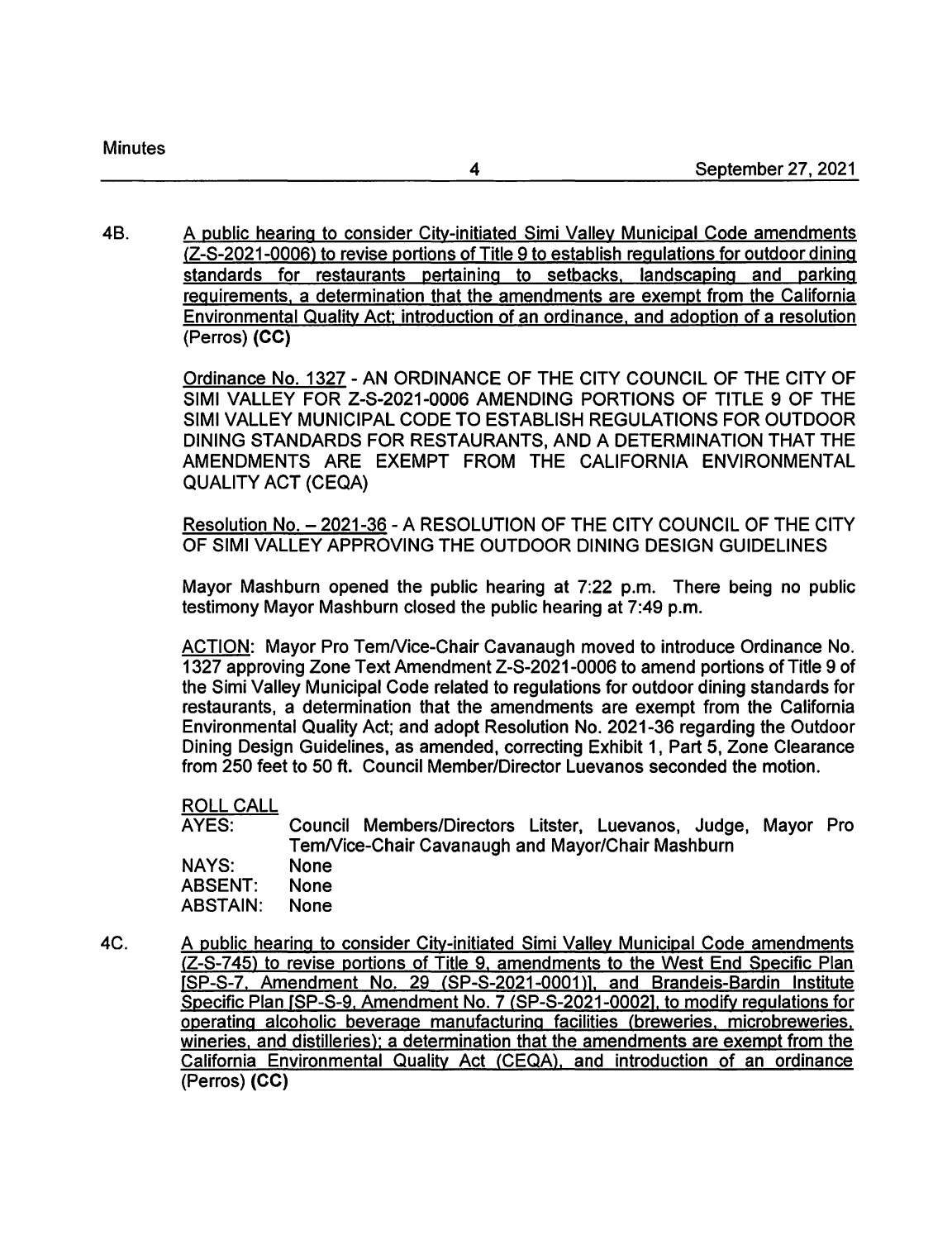Ordinance No. 1328 -AN ORDINANCE OF THE CITY COUNCIL OF THE CITY OF SIMI VALLEY FOR Z-S-745, AMENDING PORTIONS OF TITLE 9 OF THE SIMI VALLEY MUNICIPAL CODE; AND AMENDMENTS TO THE WEST END SPECIFIC PLAN [SP-S-7, AMENDMENT NO. 29 (SP-S-2021-0001)] AND BRANDEIS-BARDIN INSTITUTE SPECIFIC PLAN [SP-S-9, AMENDMENT NO. 7 (SP-S-2021-0002)], TO MODIFY REGULATIONS FOR OPERATING ALCOHOLIC BEVERAGE MANUFACTURING FACILITIES (BREWERIES, MICROBREWERIES, WINERIES, AND DISTILLERIES) AND TO PROVIDE OPTIONS FOR ON-SITE TASTING AND RETAIL SALES; AND A DETERMINATION THAT THE AMENDMENTS ARE EXEMPT FROM THE CALIFORNIA ENVIRONMENTAL QUALITY ACT (CEQA)

Mayor Mashburn opened the public hearing at 7:52 p.m. There being no public testimony Mayor Mashburn closed the public hearing at 8:35 p.m.

ACTION: Council Member/Director Luevanos moved to introduce Ordinance No. 1328 approving Zone Text Amendment Z-S-750 to amend portions of Title 9 of the Simi Valley Municipal Code and amendments to the West End Specific Plan [SP-S-7, Amendment No. 29 (SP-S-2021-0001)] and the Brandies-Bardin Institute Specific Plan [SP-S-9, Amendment No. 7 (SP-S2021-0002)], to modify regulations for operating alcoholic beverage manufacturing facilities (breweries, microbreweries, wineries, and distilleries), with a modified parking requirement to not require additional parking if the outdoor tasting/eating area for alcoholic beverage manufacturing facilities does not exceed 50 percent of the gross floor area of the tasting area, and determining that the amendments are exempt from the California Environmental Quality Act, and as amended to remove the required license types from the State Alcoholic Beverage Control from the definition for Drinking Places. Council Member/Director Judge seconded the motion.

ROLL CALL

AYES: Council Members/Directors Luevanos, Judge, Mayor Pro TemNice-Chair Cavanaugh and Mayor/Chair Mashburn NAYS: Council Member/Director Litster ABSENT: None

ABSTAIN: None

#### 5. PUBLIC STATEMENTS ON ALL ITEMS OTHER THAN PUBLIC HEARINGS, APPOINTMENTS AND INFORMATIONAL REPORTS:

# Public statements by Zoom speakers:

- 1. Suzanne Thuotte, Simi Valley, CA, spoke in support of Items 7 A, 78, & 7C.
- 2. Rocky Rhodes, Simi Valley, CA, spoke in support of Item 78.
- 3. Evelyn Gatewood, Simi Valley, CA, spoke in support of Items 7A, 7B & 7C.
- 4. Mo Saleem, Simi Valley, CA, had questions regarding the MOA for Item 78.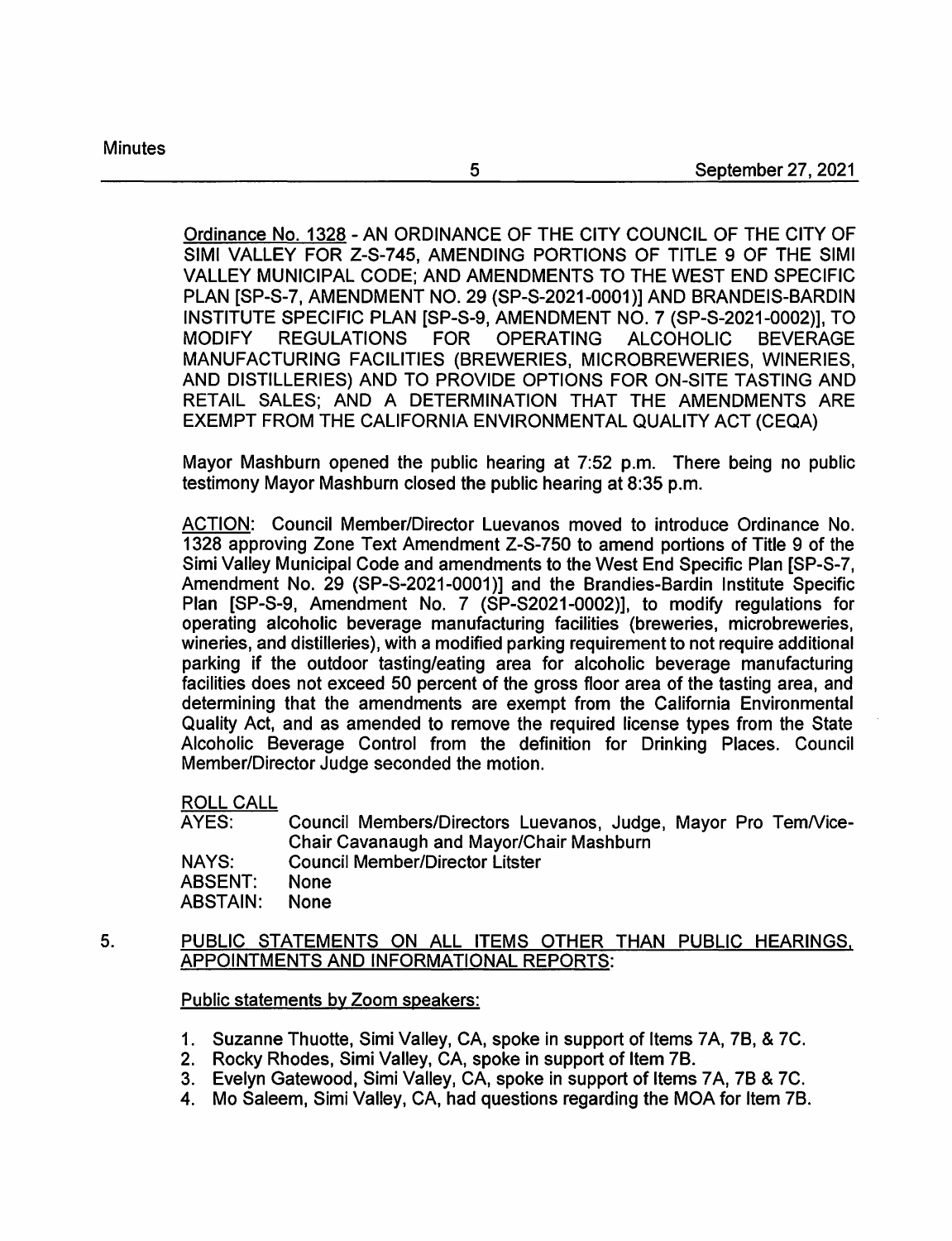#### 5A. CITY COUNCIL/BOARD MEMBER/SPECIAL DISTRICT COMMENTS REGARDING PUBLIC STATEMENTS:

Council Member Luevanos thanked all the residents who spoke this evening and she expressed her appreciation to the residents who spoke out on valuing all the City's employees equally.

Mayor Mashburn thanked the speakers and appreciated their comments.

Council Member Litster thanked the speakers and appreciated their participation.

#### 6. CONSENT CALENDAR:

Council Member pulled Consent Item 2 for questions.

(1) Approval of the Monthly Investment Report for the month ended August 31, 2021 (Toney) **(CC)** 

ACTION: Received and filed.

(2) Authorize acceptance of \$116,350.45 in supplemental funding with an amended project period from the U.S. Small Business Administration's Office of Disaster Assistance Shuttered Venues Operators Grant Program for the Cultural Arts Center; authorize the City Manager or designee to sign all grant related documents: and approve a Supplemental Budget Request of \$116,350.45 in Fund 295 (Swan) **(CC)** 

ACTION: Approved request.

(3) Award of contract to Vulcan Materials Company for the purchase of hot asphalt and asphalt products (Fuchiwaki) **(CC/WWD)** 

ACTION: Awarded contract to Vulcan Materials Company.

ACTION: Mayor Pro Tem/Vice-Chair Cavanaugh moved to approve Consent Calendar Items 1 through 3. Council Member/Director Judge seconded the motion.

| Tem/Vice-Chair, and Mayor/Chair |  |                                                               |
|---------------------------------|--|---------------------------------------------------------------|
| <b>None</b>                     |  |                                                               |
| <b>None</b>                     |  |                                                               |
| <b>None</b>                     |  |                                                               |
|                                 |  | Council Members/Directors Litster, Luevanos, Judge, Mayor Pro |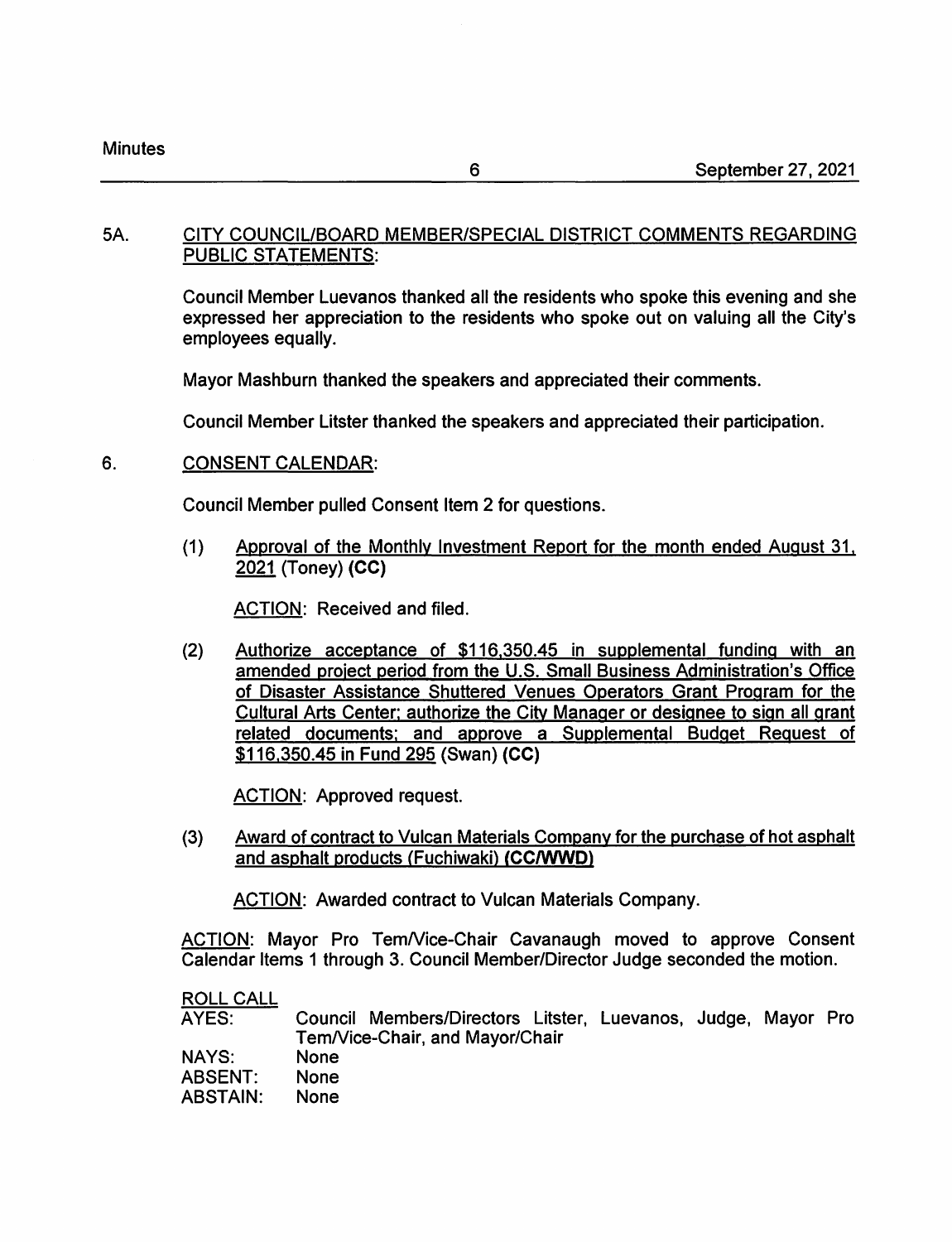#### 7. CONTINUED BUSINESS:

#### 7A. Approval the Memorandum of Agreement with the Service Employees International Union (SEIU), Local 721 and adoption of a resolution (ArgabriteO **(CC)**

Resolution No. 2021.37 - A RESOLUTION OF THE CITY COUNCIL OF THE CITY OF SIMI VALLEY AMENDING AND RESTATING THE MEMORANDUM OF AGREEMENT BETWEEN THE CITY OF SIMI VALLEY AND THE SERVICE EMPLOYEES INTERNATIONAL UNION, LOCAL 721, AND RESCINDING RESOLUTION 2019-44, AND ALL PREVIOUS RESOLUTIONS TO THE EXTENT THAT THEY ARE IN CONFLICT HEREWITH

ACTION: Council Member/Director Judge moved to adopt Resolution No. 2021-37 approving the Memorandum of Agreement (MOA) with General Unit employees represented by the Service Employees International Union, Local 721 (SEIU, Local 721) as presented. Council Member/Director Luevanos seconded the motion:

ROLL CALL

AYES: NAYS: ABSENT: ABSTAIN: Council Members/Directors Litster, Luevanos, Judge, Mayor Pro TemNice Chair Cavanaugh and Mayor/Chair Mashburn None None None

78. Approval of the Memorandum of Understanding with the Simi Valley Police Officer's Association and adoption of a resolution (Argabrite) **(CC)** 

> Resolution No. 2021-38 - A RESOLUTION OF THE CITY COUNCIL OF THE CITY OF SIMI VALLEY AMENDING THE MEMORANDUM OF UNDERSTANDING BETWEEN THE CITY OF SIMI VALLEY AND THE SIMI VALLEY POLICE OFFICERS' ASSOCIATION AND RESCINDING RESOLUTION 2017-35, AND ALL PREVIOUS RESOLUTIONS TO THE EXTENT THAT THEY ARE IN CONFLICT **HEREWITH**

> ACTION: Council Member/Director Litster moved to adopt Resolution No. 2021-38 approving revisions to the current Memorandum of Understanding (MOU) with the Simi Valley Police Officers' Association (SVPOA) employees. Council Member/Director Judge seconded the motion: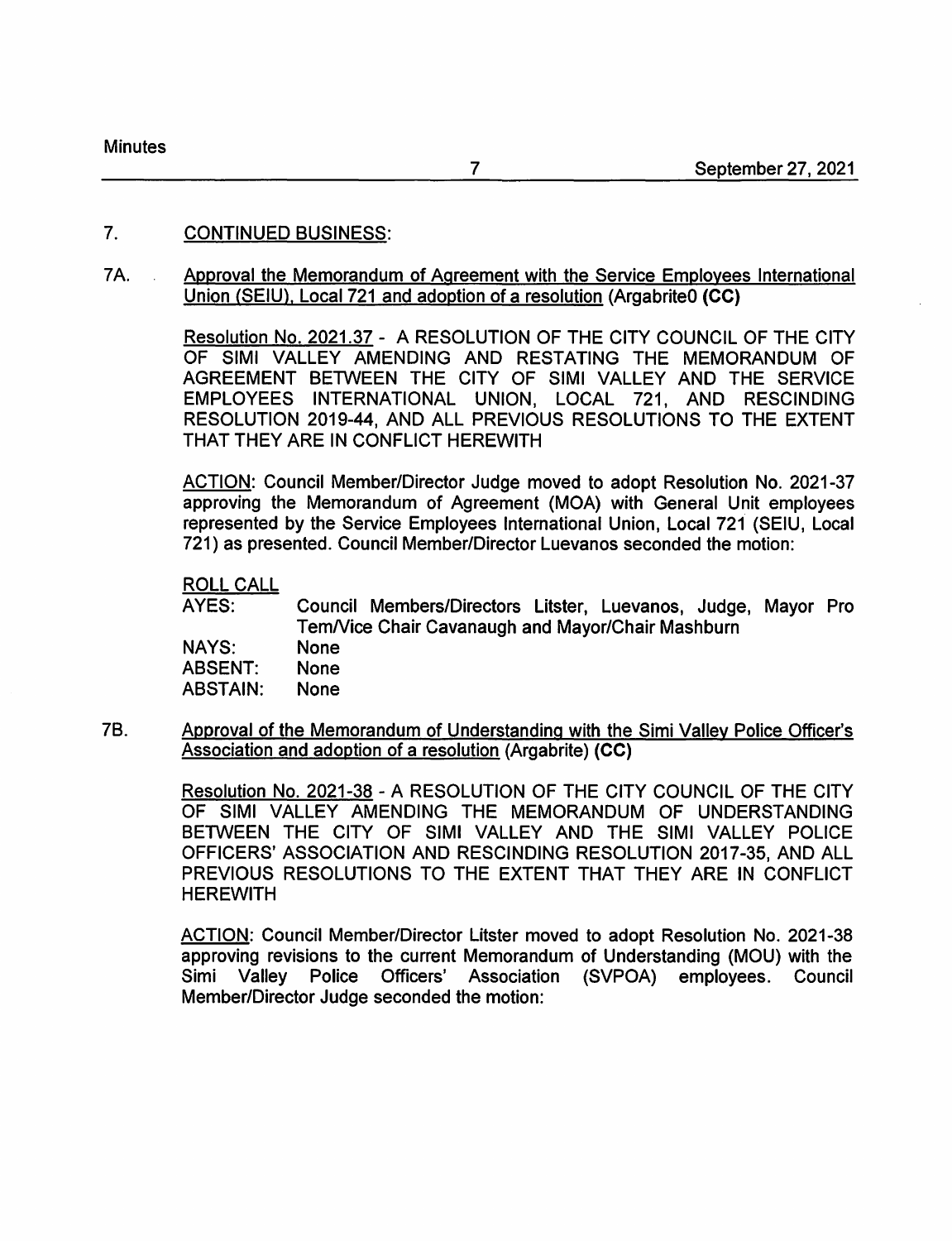ROLL CALL

| AYES:        | Council Members/Directors Litster, Luevanos, Judge, Mayor Pro<br>Tem/Vice Chair Cavanaugh and Mayor/Chair Mashburn |  |
|--------------|--------------------------------------------------------------------------------------------------------------------|--|
| <b>NAYS:</b> | <b>None</b>                                                                                                        |  |
| ABSENT:      | <b>None</b>                                                                                                        |  |
| ABSTAIN:     | <b>None</b>                                                                                                        |  |

7C. Adoption of a resolution revising the terms and conditions of employment for Management-designated employees (Argabrite) **(CC)** 

> Resolution No. 2021-39 - A RESOLUTION OF THE CITY COUNCIL OF THE CITY OF SIMI VALLEY ESTABLISHING TERMS AND CONDITIONS OF EMPLOYMENT FOR MANAGEMENT-DESIGNATED EMPLOYEES, AND REPEALING RESOLUTION NO. 2020-46 AND PREVIOUS RESOLUTIONS TO THE EXTENT THAT THEY ARE IN CONFLICT HEREWITH

> ACTION: Mayor Pro TemNice-Chair Cavanaugh moved to adopt Resolution No. 2021-39 approving revisions to the terms and conditions of employment for Management-designated employees. Mayor/Vice-Chair Mashburn seconded the motion:

ROLL CALL

AYES: NAYS: ABSENT: ABSTAIN: Council Members/Directors Litster, Luevanos, Judge, Mayor Pro TemNice Chair Cavanaugh and Mayor/Chair Mashburn None None None

- 8. NEW BUSINESS: None
- 9. REPORTS:
- 9A. City Council/Board Member/Trustees/Special District Member Reports:

Council Member Luevanos stated she was not able to attend events and meetings due to scheduling conflicts.

Council Member Litster reported she attended the Economic Development Committee (EDC), the Simi Valley Arts Commission meeting, and Neighborhood Council #3 meeting. She also stated she attended the Personal Protective Equipment drive -thru that was supported by the Chamber of Commerce and other partners. Council Member Litster participated in Neighborhood Council's #1 and #3 interviews, she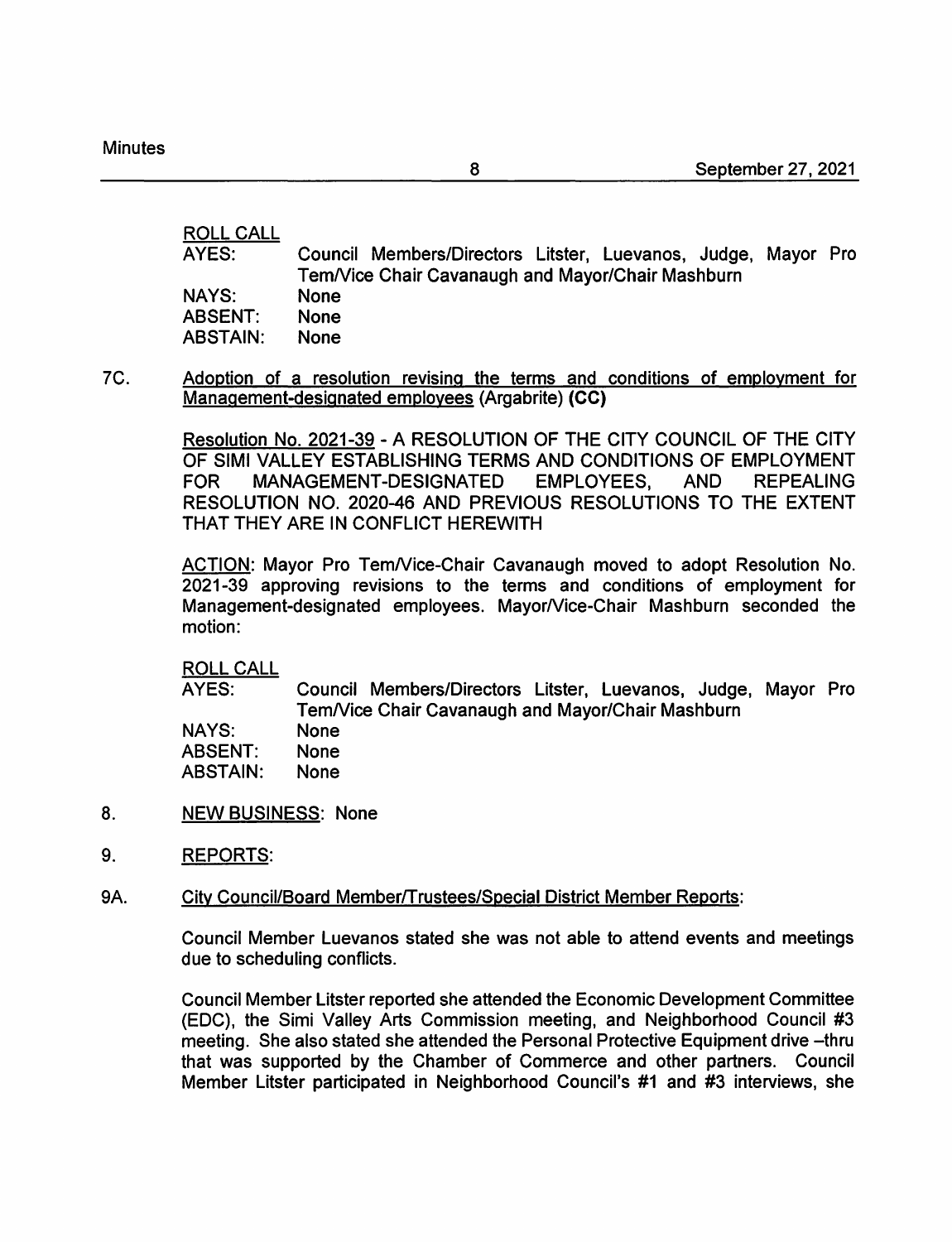attended the Youth Council meeting, and stopped by the Wellness Expo held outside of City Hall. She noted she appreciated attending the Soroptimist fund raiser and participated in the Area Housing Authority (AHA) interviews.

Council Member Judge mentioned he attended the Council on Aging (COA) meeting. He reported his attendance at several ad-hoc meetings for Ventura County Transportation Commission (VCTC) to select a new General Manager. He participated in the Soroptimist fund raiser and the Area Housing Authority (AHA) interviews.

Mayor Pro Tern Cavanaugh reported she led the Mental Health Forum that the City held and attended the Economic Development Committee Board meeting. She also mentioned that she was on a Zoom call with Sarah King of The Kingdom Rescue Inc. She attended the Economic Development Collaborative (EDC) and the Neighborhood Council's #1 and #3 interviews. She reported she was the speaker at Women In Networking (WIN) luncheon, and attended the Soroptimist fund raiser. Mayor Pro Tern Cavanaugh also mentioned that she was contacted by a local high school student regarding possible grants for a food bank.

Mayor Mashburn spoke about the Toys for Tots event taking place on December 11, 2021. He stated he has met with several businesses in the area.

# 9B. City Council/Board Member/Special District Member Requests for Future City Council Agenda Items:

Council Member Luevanos requested that the Council consider a discussion regarding removal of office or censuring Council Members with more than three unexcused absences. Council Member Litster seconded the motion.

Council Member Litster requested that City staff write a letter to Golden State Water asking that they use the 2019 levels as their base point for water conservation measurement. Council Member Luevanos seconded the motion. City Manager Gabler stated that a discussion on water issues will be on the agenda for the next City Council Meeting of October 11, 2021.

Council Member Litster asked for a follow up on reviewing the City Code that states that no more than five employees are allowed when food production is performed in commercial spaces. City Manager Gabler stated the City will review the matter.

Council Member Litster requested an item to discuss changing the limit of industrial retail sales from 20% to 40% for other businesses as well as microbreweries. Council Member Luevanos seconded the motion.